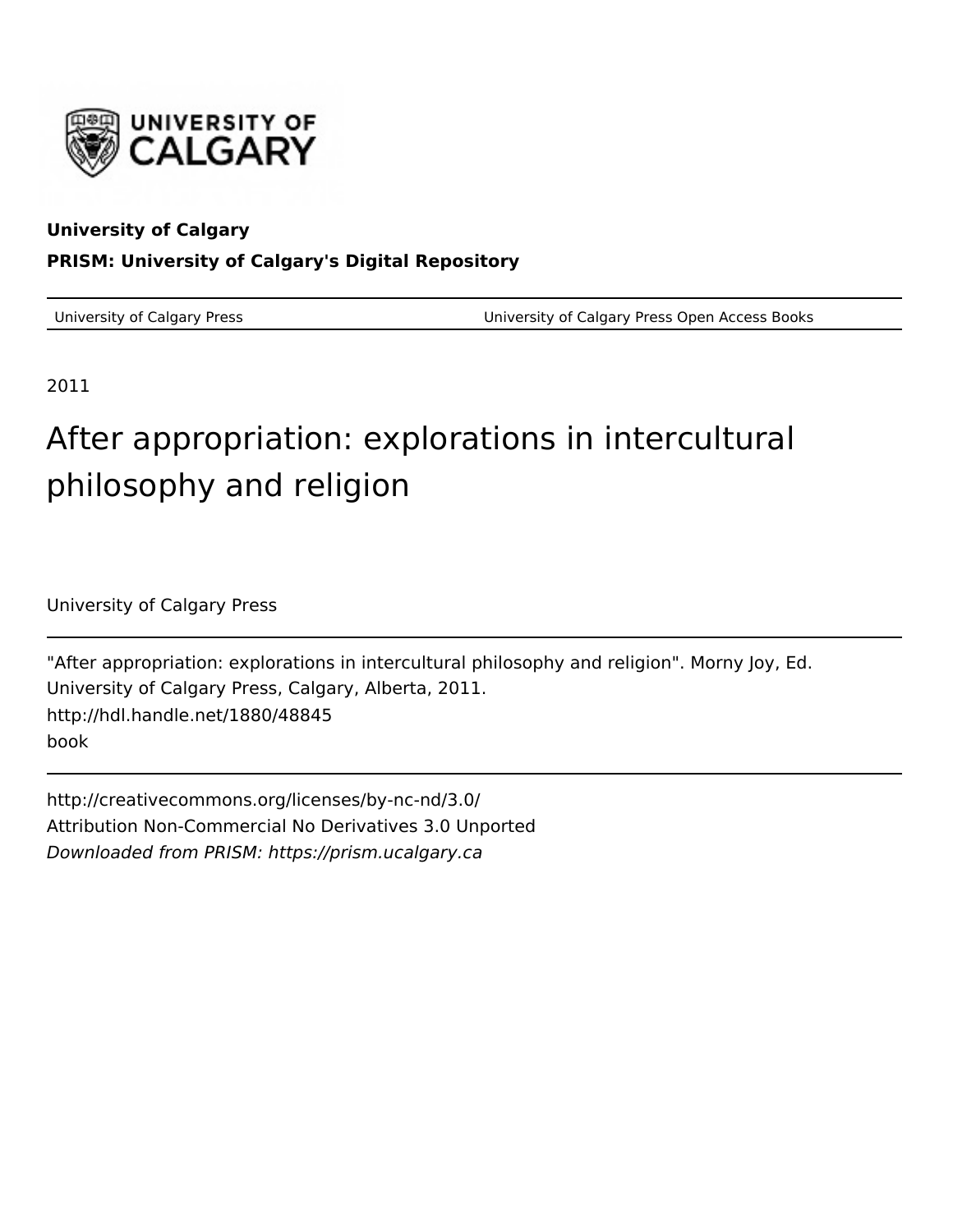

# University of Calgary Press

**www.uofcpress.com**



### **AFTER APPROPRIATION: EXPLORATIONS IN INTERCULTURAL PHILOSOPHY AND RELIGION** edited by Morny Joy ISBN 978-1-55238-584-5

**THIS BOOK IS AN OPEN ACCESS E-BOOK.** It is an electronic version of a book that can be purchased in physical form through any bookseller or on-line retailer, or from our distributors. Please support this open access publication by requesting that your university purchase a print copy of this book, or by purchasing a copy yourself. If you have any questions, please contact us at ucpress@ucalgary.ca

**Cover Art:** The artwork on the cover of this book is not open access and falls under traditional copyright provisions; it cannot be reproduced in any way without written permission of the artists and their agents. The cover can be displayed as a complete cover image for the purposes of publicizing this work, but the artwork cannot be extracted from the context of the cover of this specific work without breaching the artist's copyright.

**COPYRIGHT NOTICE:** This open-access work is published under a Creative Commons licence. This means that you are free to copy, distribute, display or perform the work as long as you clearly attribute the work to its authors and publisher, that you do not use this work for any commercial gain in any form, and that you in no way alter, transform, or build on the work outside of its use in normal academic scholarship without our express permission. If you want to reuse or distribute the work, you must inform its new audience of the licence terms of this work. For more information, see details of the Creative Commons licence at: http://creativecommons.org/licenses/by-nc-nd/3.0/

| UNDER THE CREATIVE                                                                                                                                                                                                                                                     | UNDER THE CREATIVE COMMONS LICENCE YOU                                                                                                                                                                                                                                                                                                                                                                                                                                                                                                                                                                                |
|------------------------------------------------------------------------------------------------------------------------------------------------------------------------------------------------------------------------------------------------------------------------|-----------------------------------------------------------------------------------------------------------------------------------------------------------------------------------------------------------------------------------------------------------------------------------------------------------------------------------------------------------------------------------------------------------------------------------------------------------------------------------------------------------------------------------------------------------------------------------------------------------------------|
| COMMONS LICENCE YOU MAY:                                                                                                                                                                                                                                               | <b>MAY NOT:</b>                                                                                                                                                                                                                                                                                                                                                                                                                                                                                                                                                                                                       |
| • read and store this document<br>free of charge;<br>· distribute it for personal use<br>free of charge;<br>• print sections of the work for<br>personal use;<br>• read or perform parts of the<br>work in a context where no<br>financial transactions take<br>place. | • gain financially from the work in any way;<br>• sell the work or seek monies in relation to the distribution<br>of the work:<br>• use the work in any commercial activity of any kind;<br>• profit a third party indirectly via use or distribution of the work;<br>• distribute in or through a commercial body (with the exception<br>of academic usage within educational institutions such as<br>schools and universities);<br>• reproduce, distribute, or store the cover image outside of its<br>function as a cover of this work:<br>• alter or build on the work outside of normal academic<br>scholarship. |
| 黒の鳥                                                                                                                                                                                                                                                                    | <b>Acknowledgement:</b> We acknowledge the wording around open                                                                                                                                                                                                                                                                                                                                                                                                                                                                                                                                                        |
| .                                                                                                                                                                                                                                                                      | saasaa waad by Awatosian nyklishan <b>na nusaa</b> and thank thans                                                                                                                                                                                                                                                                                                                                                                                                                                                                                                                                                    |



Making a difference. Making you think.

*access used by Australian publisher,* **re.press**, *and thank them for giving us permission to adapt their wording to our policy* http://www.re-press.org/content/view/17/33/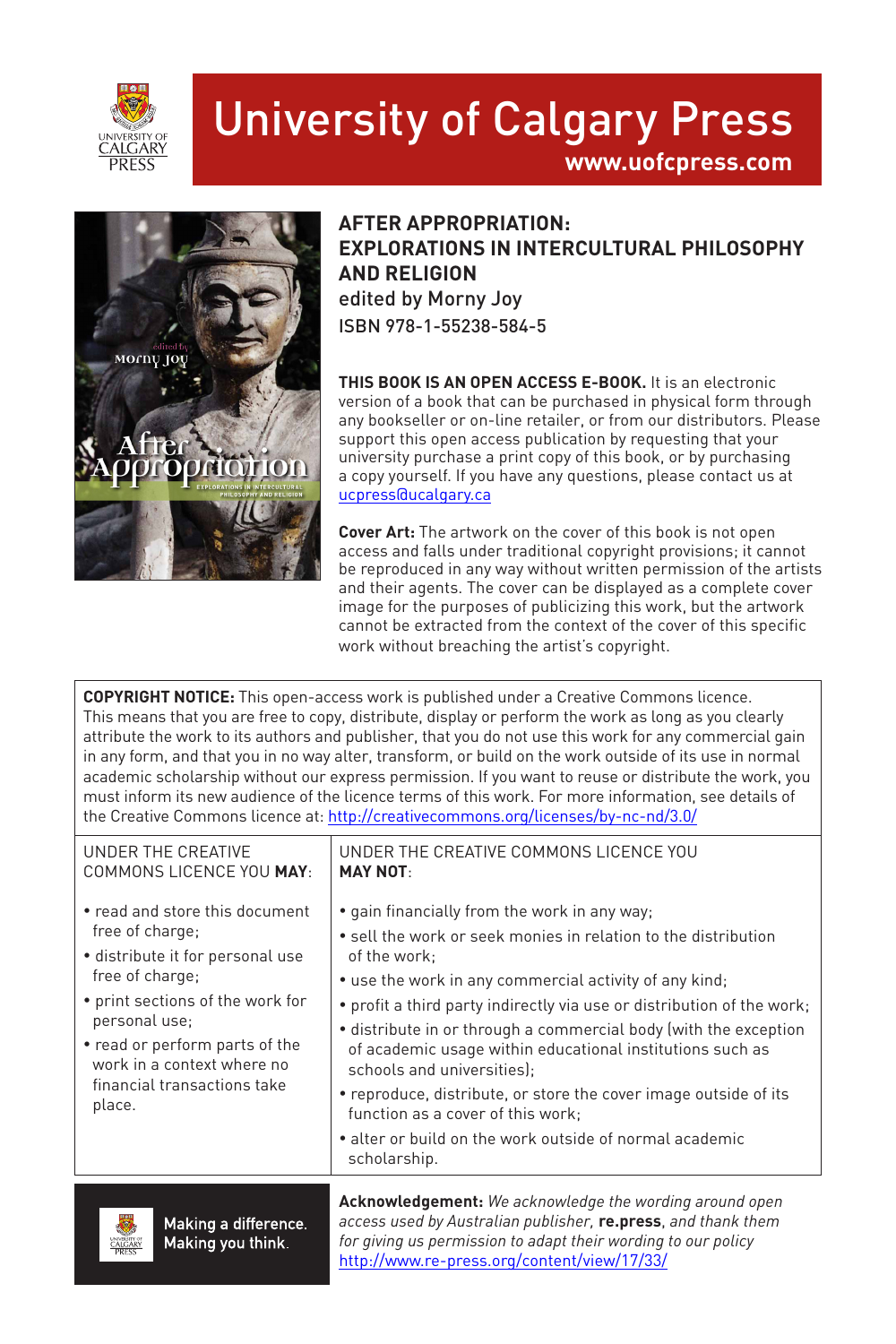## **The Philosopher as Stranger: The Idea of Comparative Philosophy**

## MICHAEL MCGHEE University of Liverpool

The title and sub-title of this essay seem to name incongruous themes arbitrarily bolted together – but their unexpected congruence is the theme of the reflections that follow. The idea of the philosopher as "stranger" comes from a comment in Pierre Hadot's book, *Philosophy as a Way of Life*, 1 a book now associated with a philosophical movement that seeks to re-engage with the ancient, practical conception of the philosopher as a seeker after wisdom. This re-engagement, however, is also an expression of dissatisfaction with the contemporary condition of philosophy. The claim I wish to make in this paper is that what we now call "comparative philosophy" is not only an expression of this same dissatisfaction but is also one of the main strands of its development. Comparative philosophy, particularly as it is associated with the work of Henry Corbin, is another *form* of philosophy as a way of life, a particular way of seeking to revitalize the ancient conception of philosophy as a search for wisdom.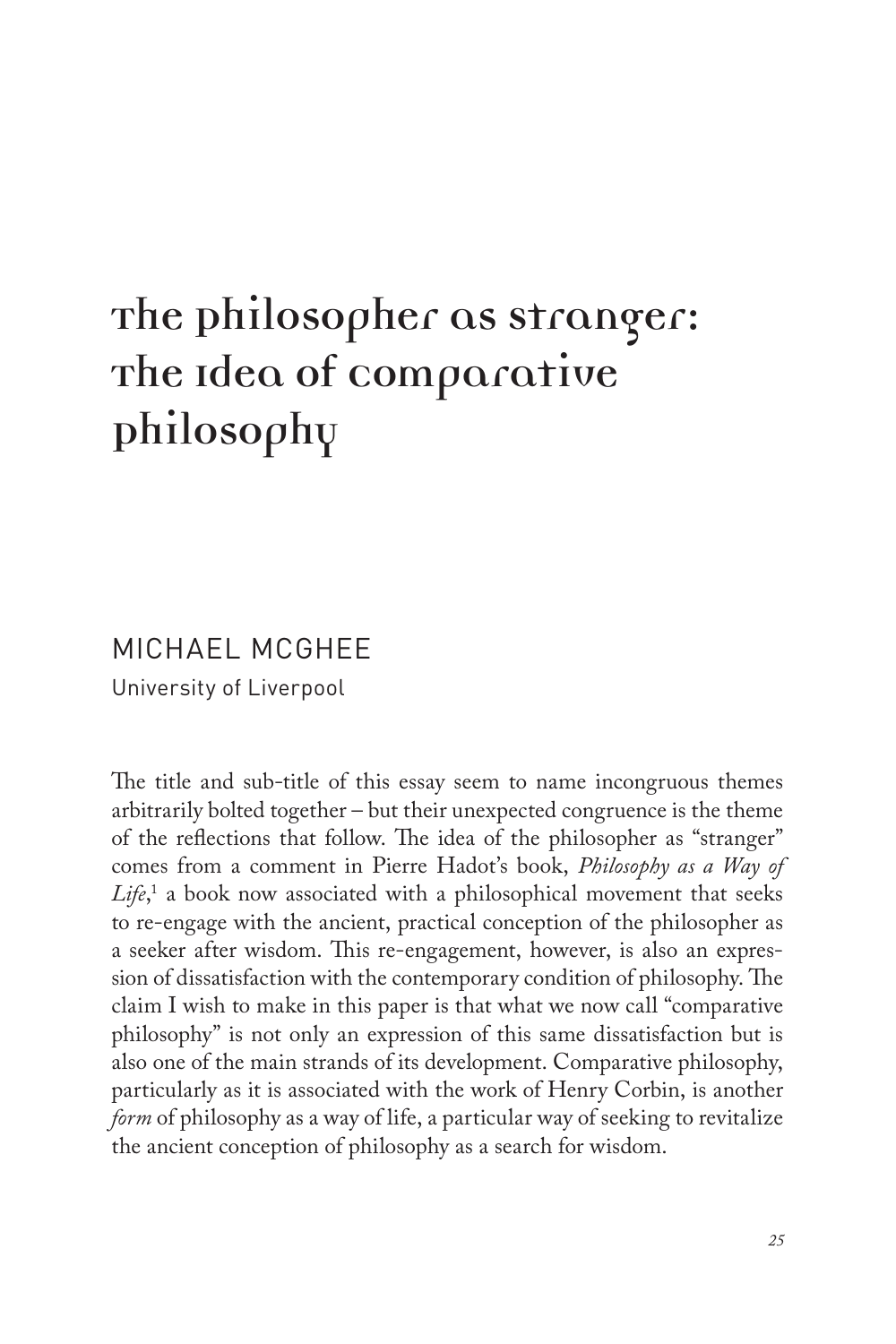### PHILOSOPHERS AND THE "WORLD"

Thus philosophers are strangers, a race apart.… By the time of the Platonic dialogues Socrates was called *atopos*, that is, "unclassifiable." What makes him *atopos* is precisely the fact that he is a "philo-sopher" in the etymological sense of the word; that is, he is in love with wisdom. For wisdom, says Diotima in Plato's *Symposium*, is not a human state, it is a state of perfection of being and knowledge that can only be divine. It is the love of this wisdom, which is foreign to the world, that makes the philosopher a stranger in it.<sup>2</sup>

It is useful and sobering to be thus reminded by Hadot of this ancient image of the philosophers, whose love of wisdom makes them strangers in the world. It reminds us, in the first place, of the subtle resonances of the expression – "the world" – that Hadot here introduces, which is at once a formation of desire and a perspective on reality embodied in a population. It reminds us that "the world" in this sense has *always* moved, as Eliot once wrote, "in appetency, on its metalled ways/ Of time before and time after," and it also reminds us that this spirit of appetency is what *defines* "the world." The origins of philosophical estrangement from the world must lie in the exposure to its cynical view of knowledge and opinion as instruments of policy and power. Speaking *truth* to power, *parrhesia*, is one of the virtues of the philosopher, not just because it is dangerous but also because it can hardly be heard.

Hadot's words are sobering because they imply a high vocation for philosophy that seems now either dauntingly unattainable or foolishly irrelevant, especially in those whose avocation is to teach philosophy in institutions of higher education. Is it possible for an academic philosopher of the early twenty-first century really to be a philosopher under the ancient conception, a member of a race apart, one who has become a stranger because of their love of a "wisdom" defined "as a state of perfection of being and knowledge that can only be 'divine'"?

The crucial contrast here is with a "human" *imperfection* of being and knowledge. The concept of "the world" might be taken as referring to one form of this imperfection, a condition in which a prior state of being determines what might be appropriated as knowledge, rather than one in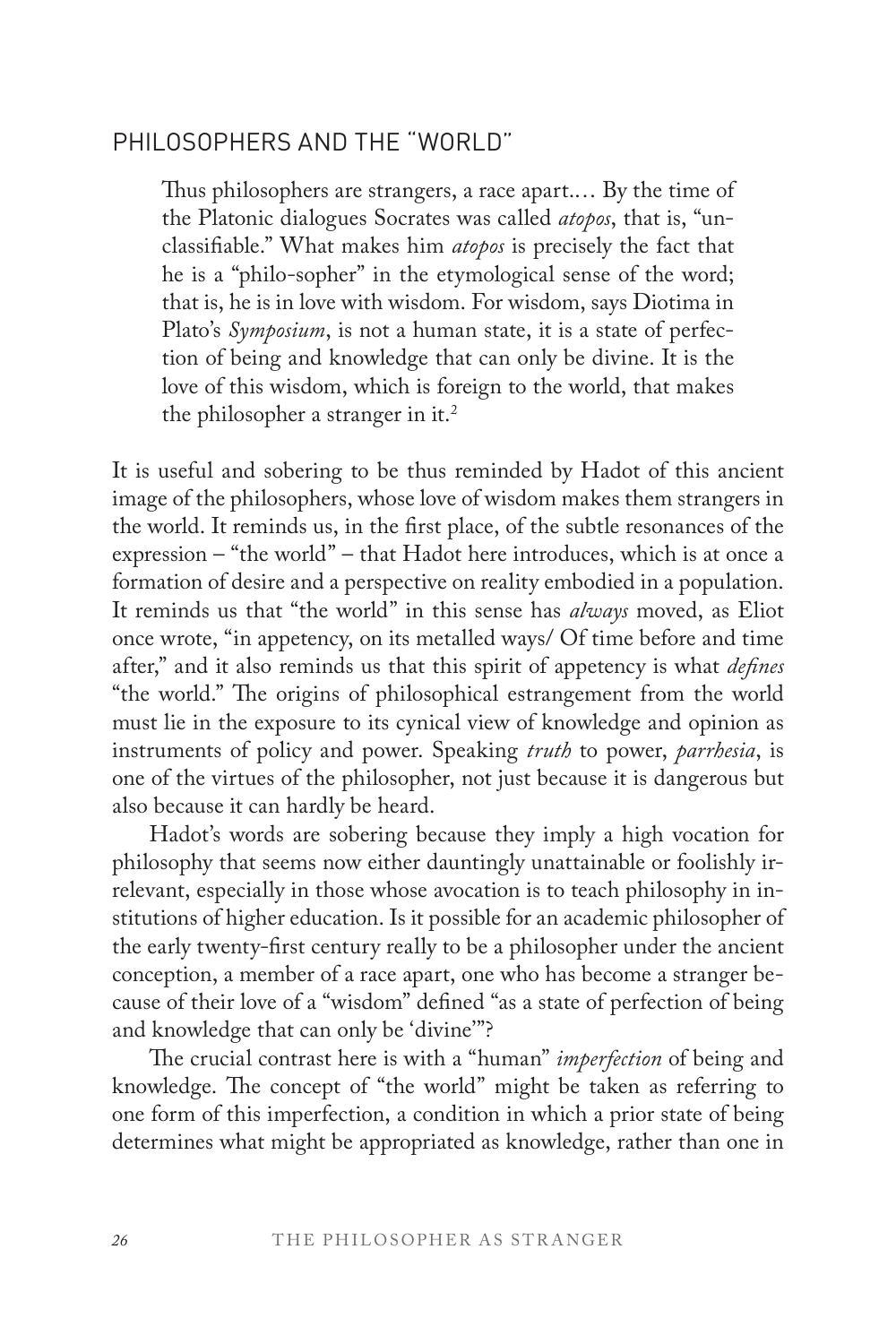which being progressively alters with the knowledge that is appropriated. But all this language is embedded in the Platonic spiritual tradition whose downfall Nietzsche had announced along with the death of God. Such a sense of "being philosophical," which we retain in common speech as a way of representing a distinctive and admirable demeanour, particularly of fortitude in the face of adversity, seems otherwise remote from dominant contemporary conceptions of the vocation of philosopher and seems, indeed, closest to religious notions of sainthood.

There are few enough voices now in philosophy that even hint at such a vocation for philosophers as "strangers in the world." Surprisingly, though, there *is* a hint of a leaner but only an apparently more secular version of this conception found in a short remark in Wittgenstein's *Zettel*. 3 He observes there that "the philosopher is not a citizen of any community of ideas. That's what makes him a philosopher."4 This is at least a conception in which the philosopher is in some way set apart – from those who *are* the citizens of a "community of ideas." But now, this comment is juxtaposed in *Zettel* to an intriguingly long and quite unexpected quotation from Plato's early dialogue, *Charmides*, whose topic is how to understand the idea of temperance or temperateness, the Greek virtue of *sophrosune*. What is under discussion in the passage copied out by Wittgenstein is the proposal that *sophrosune* should be defined as "knowledge of knowledge and ignorance." This is obscured for Anglophone readers by the translation of *sophrosune* as "wisdom," though the German text has the more accurate *Besonnenheit*, with its sense of the self-possession that belongs to temperateness or temperance. The implication of making this connection between what appears on the surface to be a "purely" practical virtue and that of "knowledge of knowledge and ignorance" is that our states of mind in some fundamental way govern our access to and experience of reality, and do so in a way that is not reducible to the sort of propositional or conceptual knowledge that is independent of the states of mind of the knower. The idea is not that the relevant state of mind can be identified separately from the knowledge to which it gives access. We are speaking, rather, of a *single state* of being and knowledge, in which conduct and demeanour are natural expressions of the state of the knower. This is almost the defining Platonic thought that sets the philosopher apart as a stranger. Their distinctive knowledge is attained through transformations of their inner experience, in the sense that what they come to know and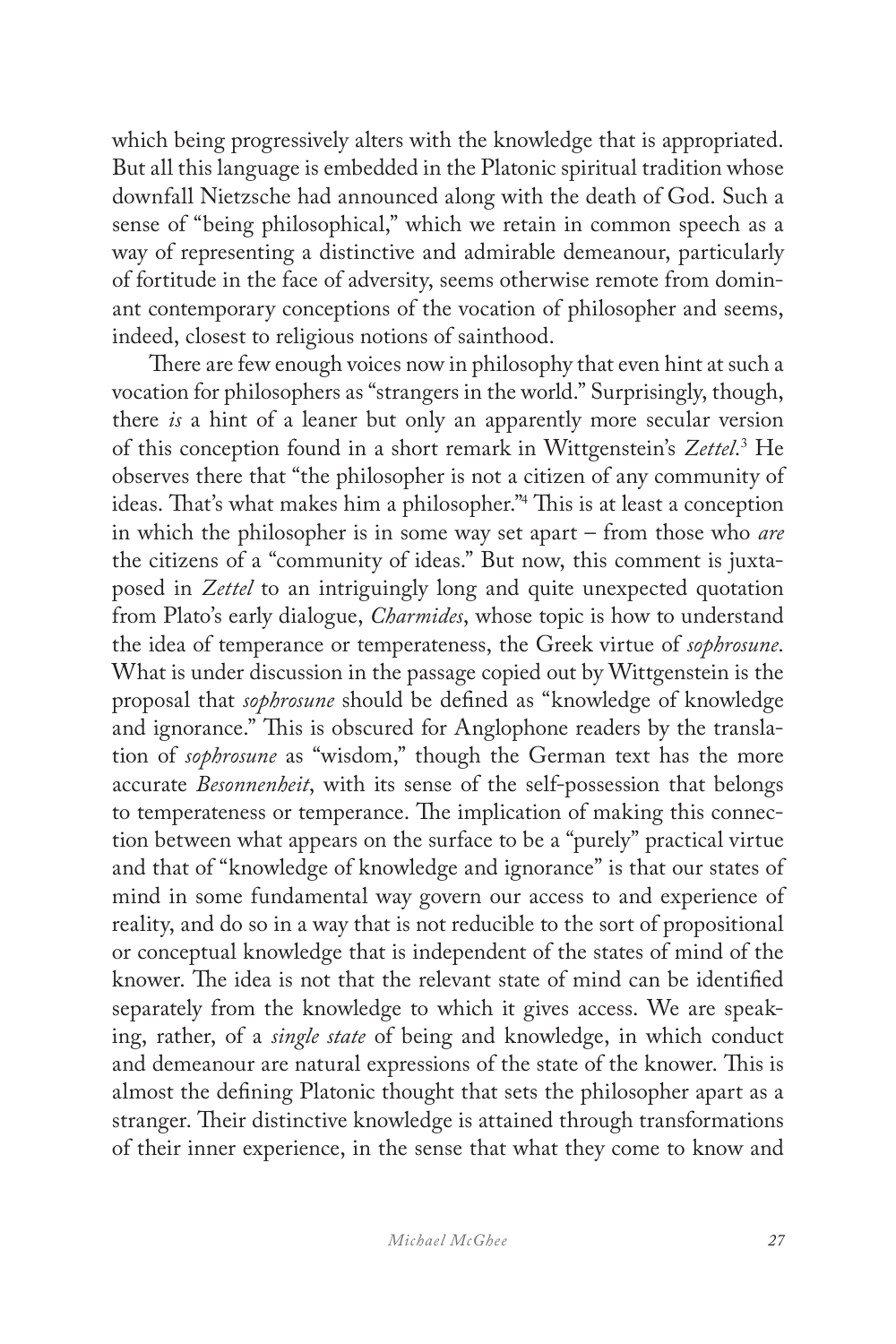their interior disposition form a unity, a transformation of their whole being. This makes them *a-topos* and takes them precisely out of "the world," which is thus defined as the expression of a contrasting mental condition that stands in need of transformation. This is perhaps the point of the contrast between "human" and "divine" in Hadot's reference to the speech of Diotima in the *Symposium*. But now, why is *sophrosune* or temperance defined as knowledge of knowledge and ignorance? It is time to consider Plato's greatest metaphor.

One of the most striking aspects of Plato's image of the cave is that the prisoners are not in a position to see that they are prisoners. We could put it more strongly and say that, were they to be told that they were prisoners, *they would have no reason to believe what is nevertheless true*. The Platonic irony is that we know that the real claim is that our own position is that of the prisoners and that *we have no reason to believe it either*. The truth or reality of our situation is beyond the grasp of our concepts; there is something that transcends or surpasses them. This does not imply that we know nothing – we know a lot about shadows for instance – but only that we are ignorant of the real nature of our situation, or, somewhat differently, are *deluded* in our estimate of it. If we have an estimate of it, as many people do, it features as a kind of baseless assumption that what lies within our fixed horizon exhausts reality. What is striking about the way the metaphor unfolds is that at a certain point the liberated prisoner is brought to a position where he can now *see the mechanisms* that determined the scope of the limited knowledge previously available to him, which he can now see was, by contrast, a restricted knowledge only of shadows. It is just these mechanisms that prevent the prisoners from seeing any reason to believe that they are prisoners, and the ironic implication is that there are analogous mechanisms – of human bondage – that obscure the alleged fact that we are in the same position as the prisoners. The liberated prisoner sees the flames of the bonfire and the traffic on the road whose shadows are cast onto the walls that confront the chained prisoners. One way of understanding this significant moment in the cave, with the liberated prisoner looking back at the scene and at the workings of the mechanisms that limited perception, is that it is an image precisely of the enlargement and liberation that depend upon *sophrosune*. It is also, therefore, a picture of the idea of "knowledge of knowledge and ignorance" since the liberated prisoner at least knows *this*: – he knows both what the chained prisoners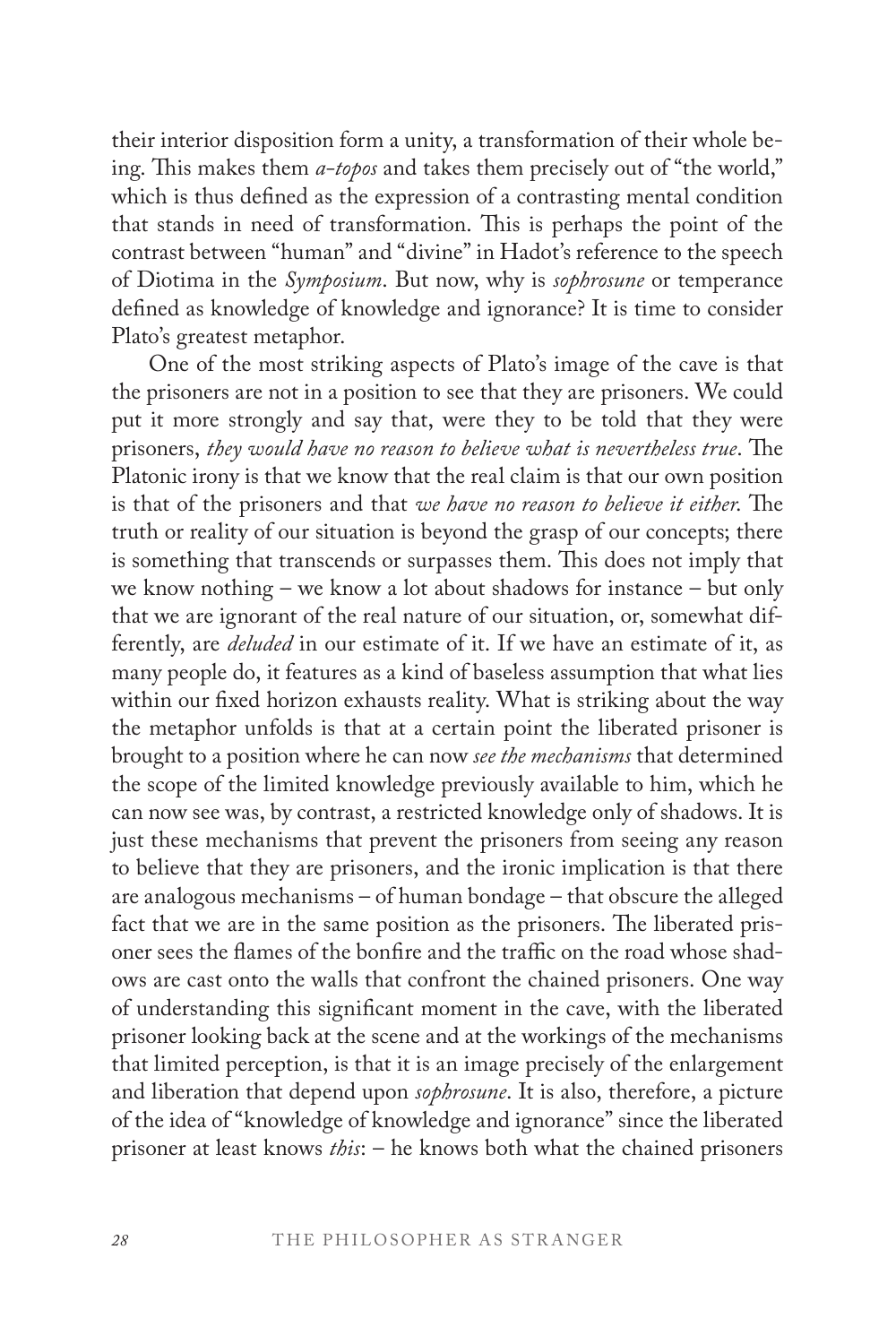know and what they are ignorant of. In other words, it is the moment when the prisoner has become a stranger to the world of which he was once an inhabitant: he now speaks a foreign language.

These Platonic reflections imply claims about what it is to be a human being at all and about what it is to be a philosopher. The underlying thought is that within us there is a divided and conflicted self, something all too human contending against and resisting something "divine," a self that at once belongs to and clings to "the world" and at the same time has the possibility of transcending and becoming a stranger in it. The question that remains is whether the ancient conception can be disentangled from what is crudely known as the "two worlds" doctrine of Platonism.

### COMPARATIVE PHILOSOPHY, COLONIALISM, MULTICULTURALISM

Now so far I have said nothing to indicate that my topic will impinge on the theme of comparative philosophy. However, I said at the beginning that recent interest in the ancient conception grew out of dissatisfaction with a state of the discipline that seemed by contrast sterile and disengaged. I also remarked that the turn to comparative philosophy expressed a similar dissatisfaction. But it also has other grounds, which brings us at once to our contemporary situation, in which the turbulence of geopolitics is complicated by tensions between tradition and modernity, religion and secularism, tensions rendered global by the historical processes of colonization, "westernization," and migration. In our multicultural societies in the West, we find that the spiritual and intellectual division that began to emerge in the eighteenth century exists now as a division within and between both relatively indigenous and relatively recent immigrant communities.

Non-Western countries were exposed not only to the foreign culture of the colonists but also to its tensions and conflicts, and the dismay that many felt in the West as secularization took its course was transferred to the countries that were being "westernized." It would be naïve to see this dismay as simply moral, since the undermining soft power that accompanies hard economic and military power – a natural expression of "the world" as it moves in appetency – is also a major political reality. Many outside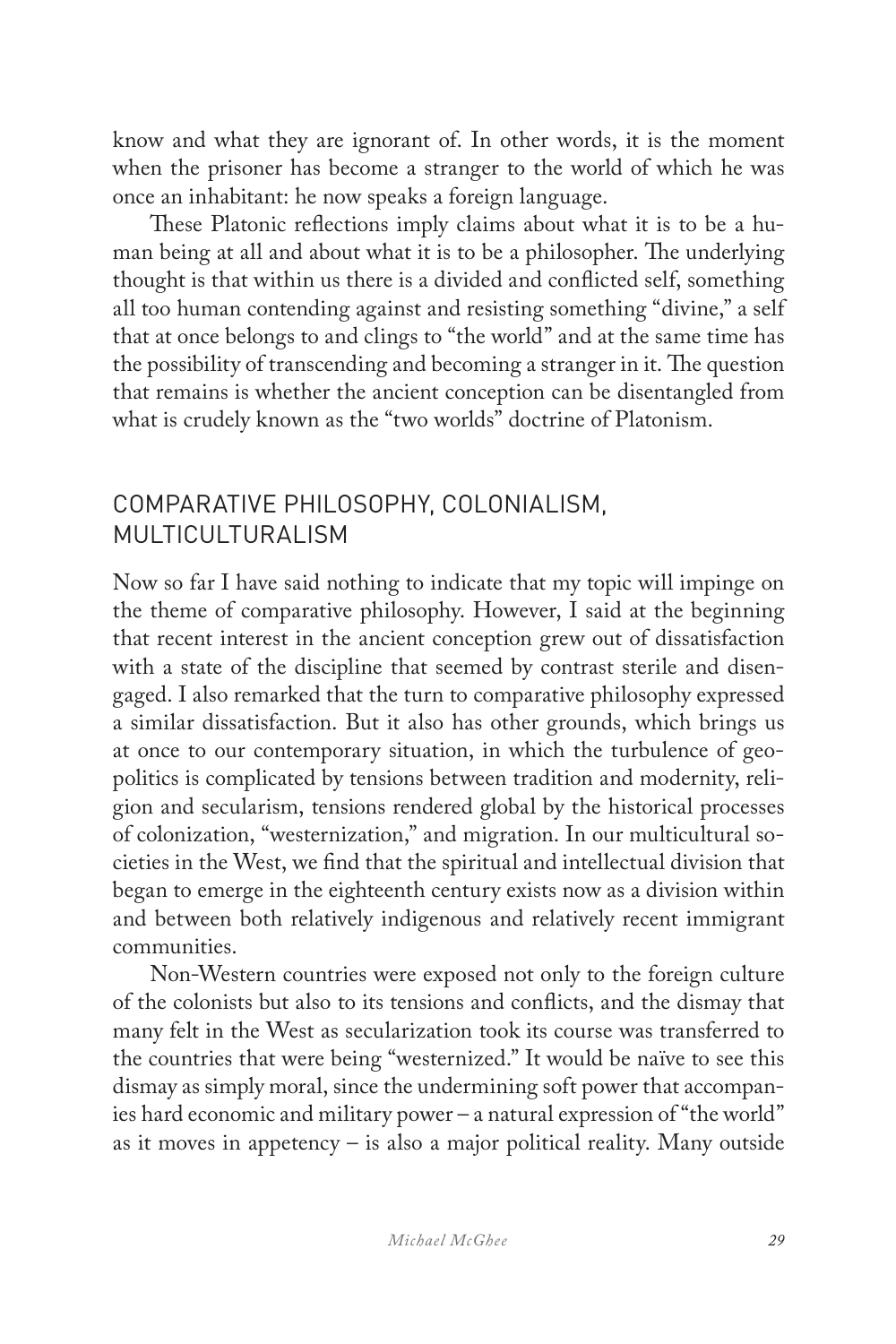the West must find it ironic that the expression "the clash of civilizations" was coined in the West. Thus, for example, Roy Mottahedeh<sup>5</sup> discusses the Iranian writer Al-e Ahmad's sense of the cultural illness that he felt had stricken the towns and cities of Iran. Mottahedeh comments:

For this illness Al-e Ahmad seized on a newly coined word, and he made this word a rallying cry for Iranians from the sixties to the present. The word translated literally, piece by piece, is "West-strickenness," but even this clumsy translation fails to convey the sense of the Persian original, *gharbzadegi*. "I say that *gharbzadegi* … is like cholera (or) frost-bite. But no. it's at least as bad as saw-flies in the wheat fields. Have you ever seen how they infest wheat? From within. There's a healthy skin in places, but it's only a skin, just like the shell of a cicada on a tree."6

The Indian philosopher J. L. Mehta, who was a well-known commentator on the work of Heidegger, once referred to the disruptive forces unleashed by the Western "marriage of science and technology."7 But it's not so much the marriage that is the problem as the perspectives and energies that have driven its direction. Mehta asked whether it might not be true that "Western thought … enters … like a Trojan horse … into the thinking of the non-Western world" or "like a virus … invisibly altering our perception of reality."8 And the point here, surely, is the "invisibly." It *may* be that one's perception of reality *ought* to be altered, but only, surely, on the basis of what you judge to be compelling reasons. If there is an abrupt caesura, then the old way of thinking remains unresolved, becomes unconscious and works itself out underground. In 1929 Krishna Chandra Bhattacharya9 had written that cultural subjection occurs "when one's traditional cast of ideas and sentiments is superseded *without comparison or competition* by a new cast representing an alien culture which possesses one like a ghost" (emphasis added).10 The consequence, as he says, addressing his Indian audience, is that "we either accept or repeat the judgments passed on us by Western culture, or we impotently resent them but have hardly any estimates of our own, wrung from an inward perception of the realities of our own position."11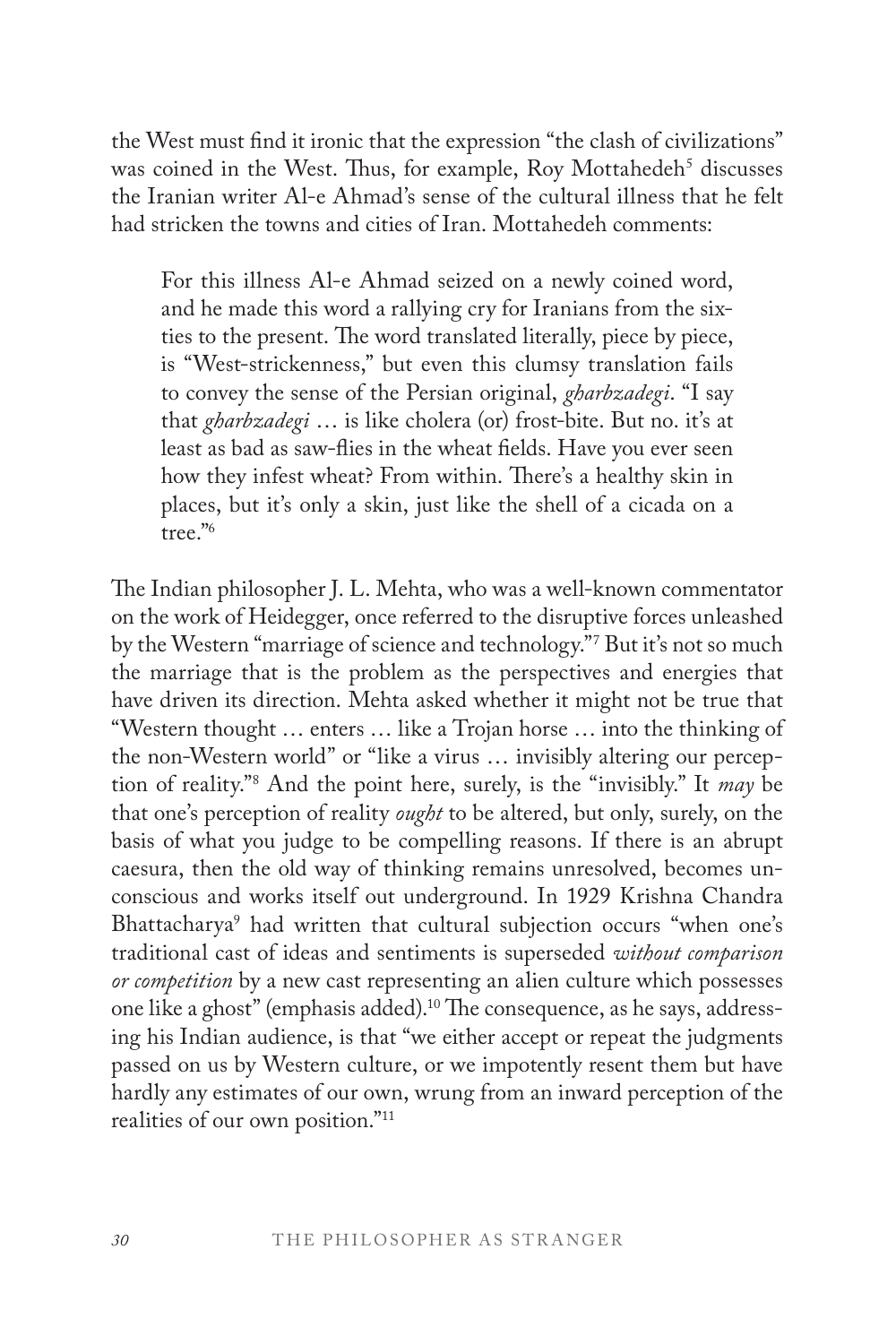The states of mind that find expression in the dispositions of "the world" are hardly absent in non-Western countries. As we know, present victimhood is hardly a guarantee of present or future virtue. Even the distinctively *moral* anxiety about western sexual excess can also veil a harsh patriarchal impulse to control women. It would be difficult to show that the alleged moral decline of the West extends to the disappearance of exemplars of courage, justice, and compassion. However, the alleged moral decline of the West and the perceived degeneracy of the culture it has exported are quite closely connected to one of the most influential essays into comparative philosophy.

### PLATONISTS OF THE WORLD

Perhaps it would be prudent if I confessed the misgivings I had when I was invited to contribute to this project on the state of "comparative philosophy" – misgivings, I should say, in the first instance, about my own competence as a contributor to what appeared to be a serious and welldeveloped specialist field of philosophical *scholarship*, but also the sceptical misgivings of an outsider looking in, about the nature and value of the enterprise, its interest for *philosophers*. My misgivings took the form at once of a suspicion that what is called "comparative philosophy" might represent a *dilution of philosophy* and, admittedly somewhat in tension with that, an anxiety that crucial philosophical work might be ignored because its name allows "mainstream" philosophers to shunt it into a specialist siding of marginal interest.

However, and especially when one takes into account historical periods of intense intellectual contact between cultures, whether Greeks and Romans, Europeans and Arabs, Moguls, Hindus and Buddhists, it seems to me that in fact "comparative philosophy" is just *philosophy*, that philosophy is *intrinsically* "comparative" if we mean by that term that it critically compares and examines the merits of ideas whatever their provenance. In other words, philosophy has frequently in its history been refreshed by "cross-cultural comparison." Indeed the *failure* to engage with other traditions probably stands more in need of explanation than the readiness to do so.

One fairly obvious explanation extends at least to the mainstream of analytic philosophy – it is both deeply implicated in and partly the product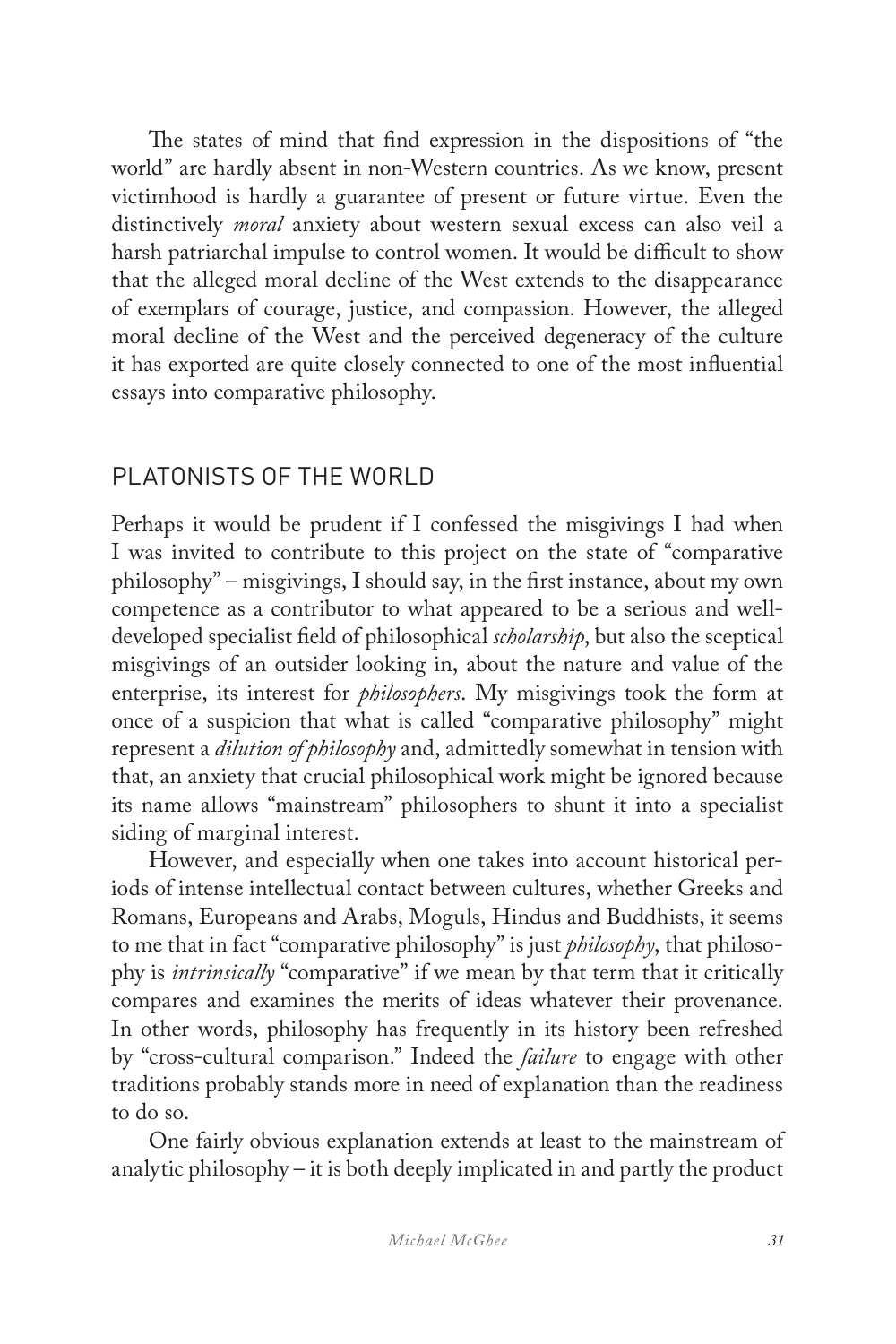of the Western process of secularization. Philosophers of this tendency are the least likely to feel any need to look abroad, as it were, apart from for the sake of recruitment to its own ranks. And there is no doubt that many have been very happy to be recruited, as Bhattacharya and others have lamented. Those who are most likely to look abroad for sustenance, both to other traditions and to poetry and literature, are those who feel most strongly that something profound is missing, that the focus is too narrow, and that subjectivity, interiority, spirituality, have all gone from it and need to be restored. But this returns us to the *agon* of philosophy in the modern age and the problem of how, if at all, philosophers can resolve the tensions between religion and secularism. Are not these latter notions also the most contestable, the most implicated in the traditional worldview from which western philosophy has rescued us? And if we claim that we are in a period in which an arid, over-technicalized and self-referential philosophy needs to be refreshed, we should state our grounds, refer to some failure in its *adequacy to human reality* and show that it is of the kind imaginatively represented by the case of the released prisoner. This challenge is not easy to meet, since it invites a conversation between different formations of subjectivity. Not to put too fine a point on it, it is invidious to make this claim, as there is a problem in principle about communication between the chained and the released prisoner, and this problem must lie at the heart of our present philosophical difficulties. And claiming to be a released prisoner is not a comfortable public position. Alternatively, and to introduce a Freudian thought, just as we can judge that an individual is showing resistance in the vicinity of repressed material, we must be able to say that there is material, including significant aspects of human experience, that is not yet incorporated into the world of the philosophers. Their account of experience and reality is unsatisfactory because the way they represent how things are is distorting and deluded.

That its practitioners in the West who have felt compelled to coin a special term for an ancient and intrinsic practice implies, then, a *philosophical critique* of "straight" or mainstream philosophy. "Comparative philosophy" is a coinage that belongs nevertheless to the *politics* of philosophy, and we take it seriously, as more than merely wounded and resentful *amour propre*, only when it can show that there is inadequacy or lack in the tradition. This is that it is blind to significant insights into human nature that are available elsewhere, or that its general conception of the possibilities of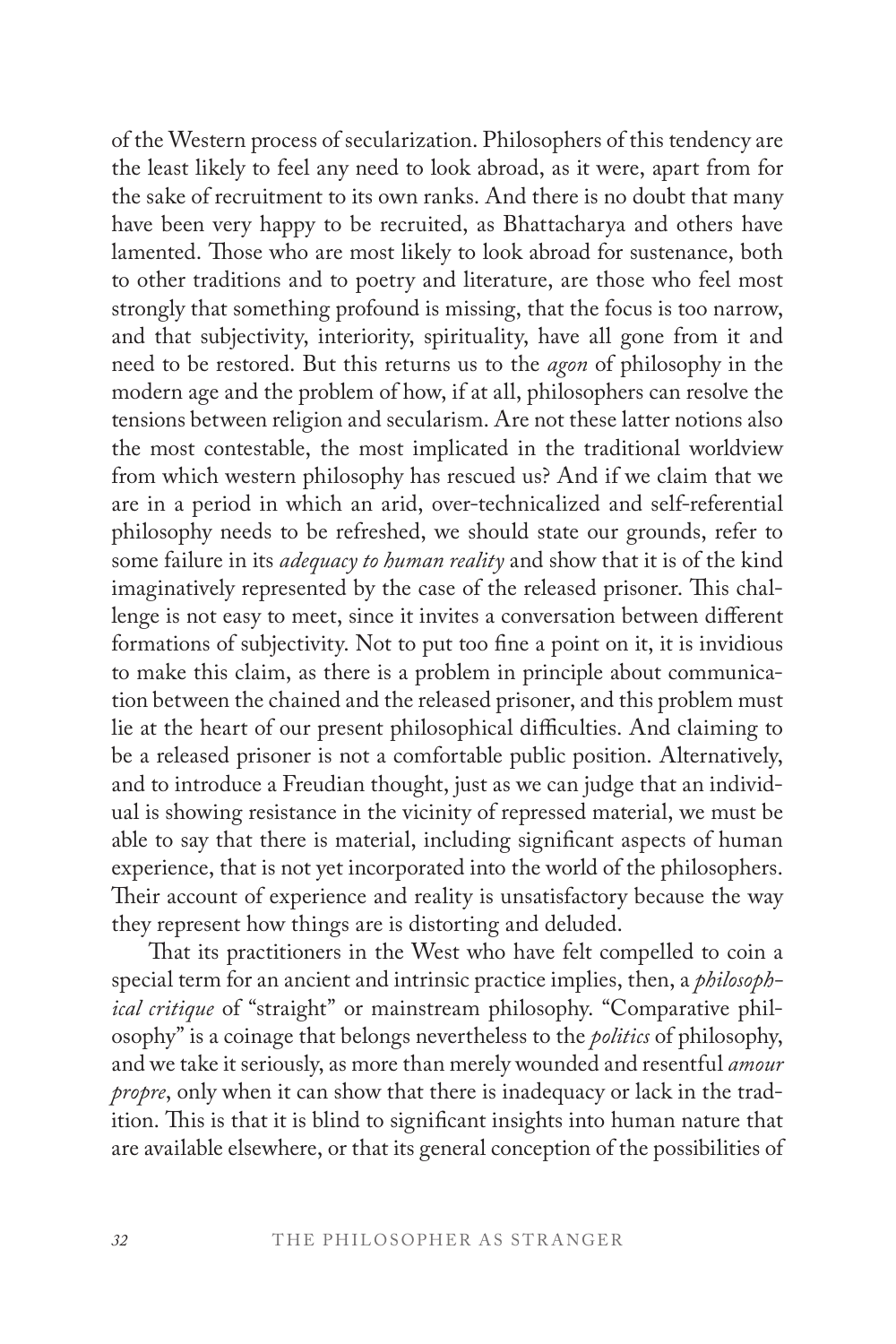human action and experience, and the forms of our general understanding of the nature of reality, stand in need of significant correction.

But the crucial thing that it also seeks to acknowledge is the political reality that we do philosophy now in a global rather than a merely regional context, and in multicultural not monocultural societies, and that a monocultural philosophy is itself as it were a pale reflection of the tendency towards *assimilation* rather than *integration*. Although politicians regularly distinguish between these two terms, they also regularly conflate them. When we hear it declared that Muslims in the UK, for example, must learn to integrate themselves into some host community, it is hard to see how this is not simply a demand for assimilation. Assimilation is a one-way process, whereas integration is a reciprocal process. Nor is integration achieved simply by the presence of different communities living side by side in mutual indifference. It only takes place when the whole is altered by the participation of the parts in dialogue with one another, generating a new *intercultural* reality. The image of this in a philosophy that recognized and benefited from the new political reality is an enlarged and integrated canon.

In the opening remarks of his famous lecture, *The Concept of Comparative Philosophy*, Henry Corbin<sup>12</sup> expresses regret that

[T]here are today all too few philosophers capable of simultaneously grasping several complete cultural unities and sufficiently prepared linguistically to be able to cope with the texts at first hand.13

Although this remark may seem to set the standard impossibly high, nevertheless Corbin's rare philosophical bird is surely likely to hatch out in reasonable numbers eventually – from within the various diasporas in the West. Within those diasporas there will be some who experience, on the one hand, the same disappointment with the state of philosophy as Corbin does, and to which I shall return. On the other, some experience a sense of invisibility and cultural dispossession, all in the form of that most painful but creative condition, the crisis of identity, as they live out the temptations and the pressures towards assimilation – pressures that reflect precisely the arrogance, incuriousness and self-absorption that they find in an alien philosophy. This is an unconscious arrogance that is naturally met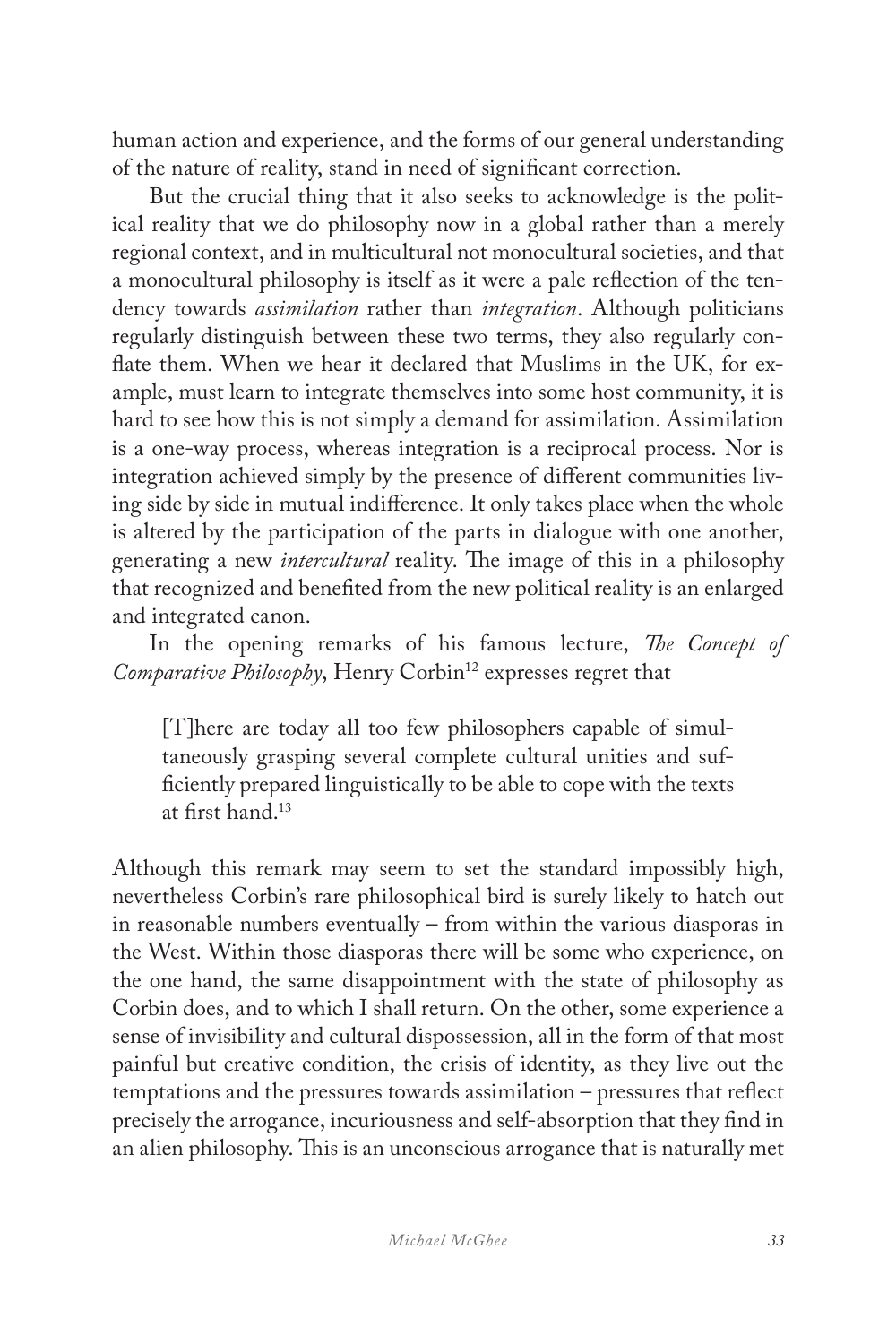by resentment, so that what emerges is the triumphalism of resentment contending against the triumphalism of arrogance, a state of contention which can also divide the individual psyche. Such states of mind are inimical to philosophy, which degenerates instead into aggressive polemics or defensive apologetics.

Meanwhile, by the criterion Corbin offers here about the ability to "cope with the texts at first hand," most of us in the profession could never be "comparative philosophers." That does suggest that philosophers should see it as a very particular scholarly specialism of which they can at best be the beneficiaries. Even in the case of the canonical writings of their own traditions, most philosophers depend on critical translations and commentaries by scholarly experts and are vulnerable to the familiar pitfalls of such dependence.

But it is worth recalling that Corbin's lecture was given at the University of Tehran. I mention this because, although he regrets the shortage of philosophers who are able to cope with texts at first hand, and, although it is important that scholar-philosophers should make such texts available, it is nevertheless *philosophical dialogue* that is fundamental to philosophy and, *a fortiori*, to comparative philosophy. This may seem a rather obvious remark, but I have already commented that philosophy can descend into aggressive polemic or defensive apologetic, so we need some sense of how philosophical dialogue may be distinguished from these activities. It is also possible to be unconsciously one-sided in one's account of what might be involved in "comparative philosophy," so that one thinks of it as *us over here*, as it were, *availing* ourselves of the resources of *another* tradition. One does this by mediating its texts to our fellow philosophers in the West, in the manner of Schopenhauer, say, who found inspiration as well as confirmation in Indian Buddhist texts and sought to naturalize them into the language of the Kantian philosophy.

The first person plural is very slippery in this kind of context. For most of this paper I have used it to associate myself with a particular position within analytic philosophy. But parallel conversations have been going on in India, for example, in which "we" reflected on our proper relation to the philosophy that was coming out of the West. What we need to attain is a first person plural whose scope covers all those engaged in this kind of dialogue as they come to their common conclusions and discuss their common experience. We best understand comparative philosophy as involving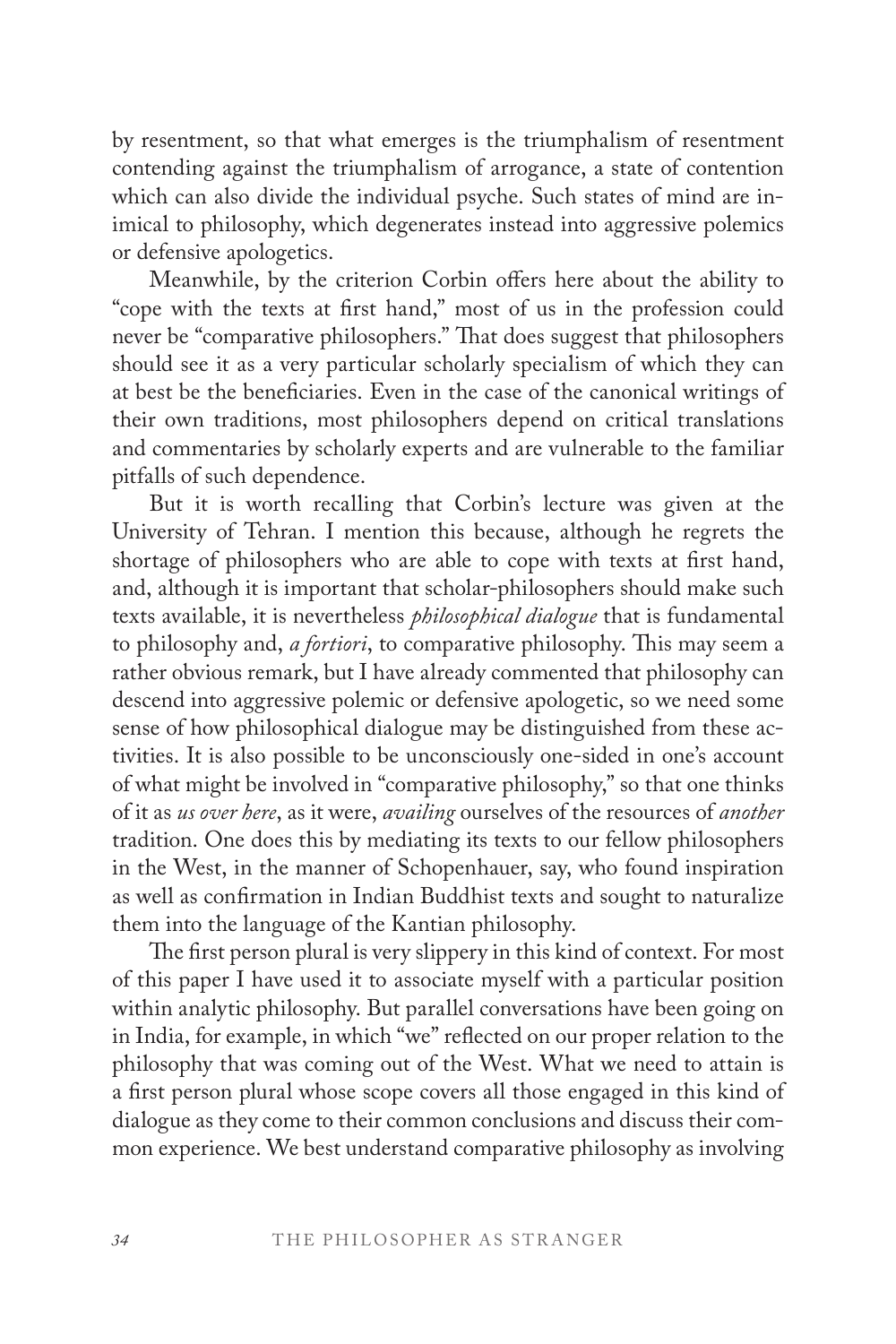participants on different sides of the dialogue. As in general philosophy, the essential act is one of dialogue, i.e., the sort of dialogue that becomes possible when we become conscious of the presence of different notions of reality – and the interests and the possibilities of appropriation belong to both sides in the conversation. For obvious historical and political reasons, however, the position, if not the interests of the participants, may be different, and this is, again, in familiar ways inimical to the conditions for the possibility of genuine philosophical dialogue.

So, in talking about what I take to be fundamental to philosophy I do so at a particular cultural moment and what I say has the status, not of a pronouncement, but of an overture to someone else who, for current purposes, must be taken to come from a different tradition, and who is now, and this is a matter of both our attitudes, free to respond. I say "both our attitudes" because the demeanour and position of the different parties to a philosophical dialogue can inhibit or promote the freedom to engage in it. But it is worth repeating that we are not dealing with a general notion of dialogue here, but of specifically philosophical dialogue – and in proposing a Socratic conception of philosophy I invoke a form that involves a robust *agon* between the parties to the *elenchus*.

But there is a serious question about what constitutes the freedom to engage in this kind of dialogue. It is one thing to be capable of conducting the *elenchus* and another to be capable of submitting oneself to it. For one thing, there is no assumption of equality between the participants – indeed, it involves an *unequal* relationship, one between a teacher and a pupil, in which the teacher by various means seeks to dislodge the pupil from a condition that obscures their view of reality or of how things really are. But the inequality does not derive from the fact that one person formally holds the role of teacher and the other the role of pupil. Rather it is determined precisely by a more adequate awareness of how things are, by who has something to teach and who something to learn. The premise, to return to the beginning, is that one person can see the obscuring mechanisms and the other cannot. It is vitally important to realize that we are not talking in the *elenchus* simply of changing someone's beliefs. As I also mentioned at the beginning, we are talking about a transformation of the person, of a kind that reflects not greater knowledge but greater understanding reflected in a changed demeanour. But the upshot of this is a curious one that is extensively discussed in the work of Kierkegaard,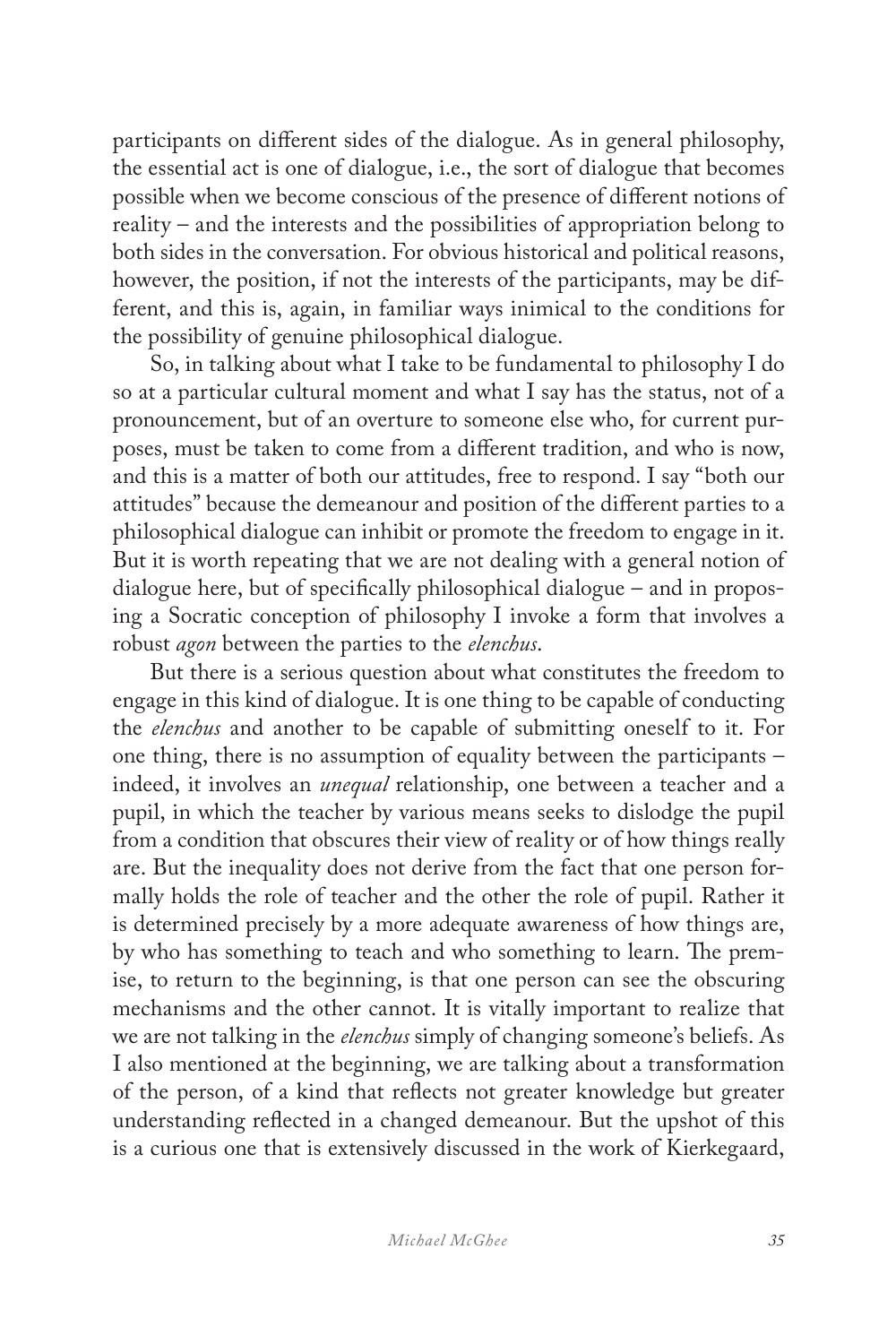viz. that communication between the parties represented by the liberated prisoner and those still bound by the mechanisms of bondage has to be artistic and indirect. It is not a matter of telling someone something, or defeating them in argument, and there is, no doubt, to recall a famous Zen story, many a professor whose cup is already full.

Corbin's Tehran lecture gives eloquent expression to a disappointment and alarm about the moral condition of the West, the processes of westernization, and the state of philosophy, which, in his case, is a particular secular direction of post-Hegelianism. But as we have seen, Corbin's sense of danger, which no doubt echoes Heidegger's vigorous warnings, is and has been no less felt by thinkers of different cultures who have seen the engulfing effects of "westernization" on those cultures. Corbin's proposal for comparative philosophy represents a politico-religious agenda, a call as it were to arms to thinkers of affected cultures against the encroachment of an occidental ideology, impelling a conception of philosophy that unconsciously conceals what should be the task of philosophy to reveal.

It seems to me that Corbin's notion of comparative philosophy is that of an essential preliminary to the enlargement of a canon. It is the idea of bringing into contact recognizable philosophical traditions that are relatively unknown to one another, traditions that have diverged at some point in the past and lost contact, or traditions that have developed independently but are capable of a fruitful and challenging engagement with one another. In other words comparative philosophy is always aimed towards a new condition of philosophy itself. I say *preliminary* because it stands at the threshold of the enlargement or expansion of a canon. I do not mean here *our*, as opposed to someone else's, canon, but rather the idea of a shared, global canon – so that, for instance, and to use Corbin's own example, both the Cambridge and the Persian Platonists would feature in a common history of Platonism. Once there is a fruitful engagement and mutual integration, then that particular task of the comparative philosopher is over. There is a mutual incorporation, not a continued comparison, of what constitutes a canon in the first place.

I am already of course using some of the language deployed by Corbin, in particular the distinction, familiar from the work of Heidegger, between concealment and revelation, and a conception of philosophy according to which the philosophical task is by no means to conceal from view but to bring to light, to show what is hidden in and by the appearances. And if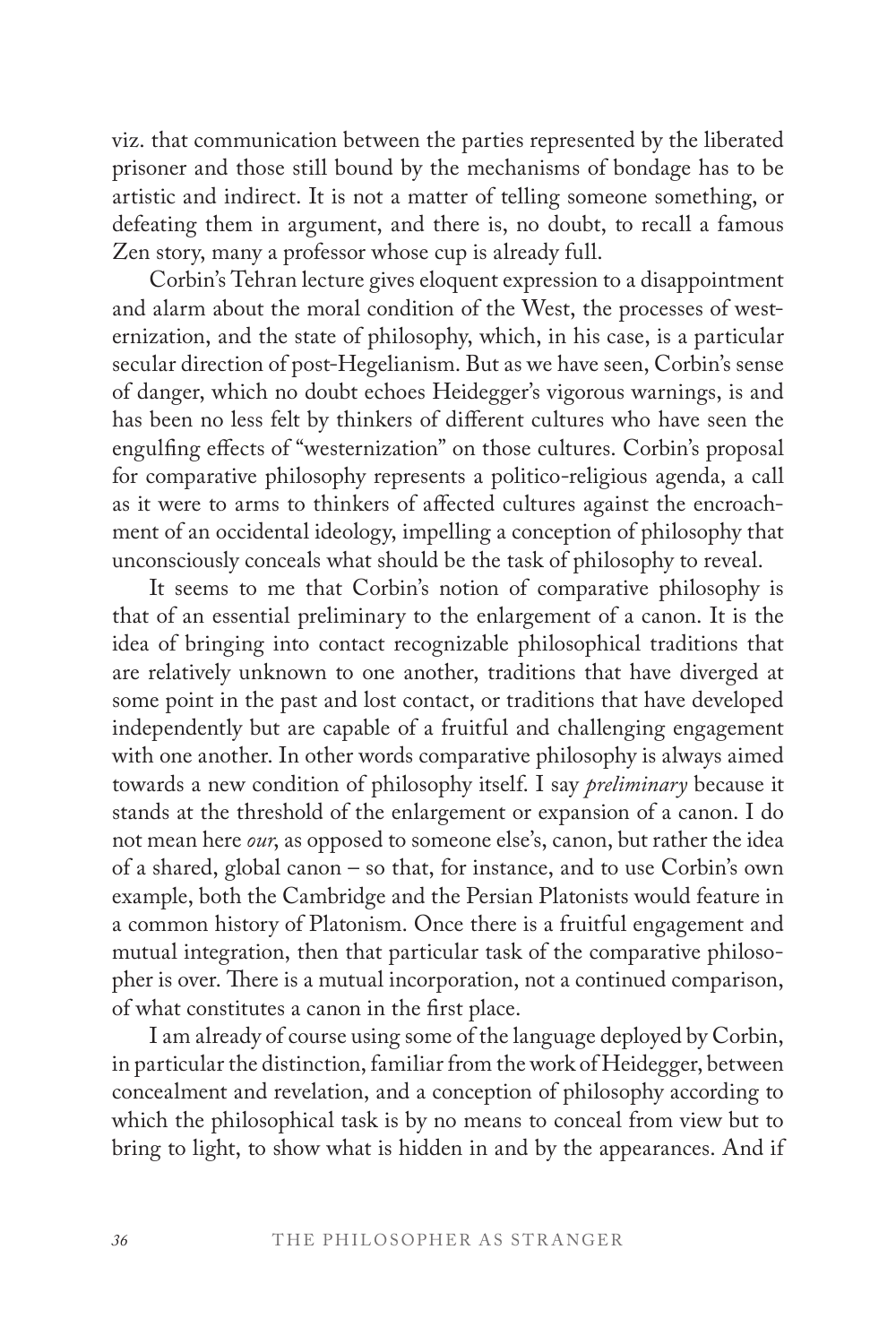we are to take this further with any degree of philosophical seriousness we must surely now turn to the interrogation of the perceived inadequacy to reality and experience of the dominant and threatening condition of philosophy. By putting it in those terms, of course, I am giving less than its due weight to Corbin's sense of the gravity of our predicament. His eschatological Christian Platonism comes out fairly clearly in this passage:

An agnostic humanity cannot organize the world by giving itself the same goals as does a humanity whose effort goes into projecting an arc the far side of which penetrates beyond this world of ours, a humanity which escapes the perils of history gone mad from losing direction.14

Corbin's "agnostic humanity" appears here to be in possession only of values that we would associate with "the world" and his agenda for a comparative philosophy is an appeal to fellow Platonists to help stem the tide of an encroaching nihilism set to overwhelm the approaches of the divine. But as we have seen, the major philosophical task is to re-examine the nature and implications of this intellectual fission.

I should want to see whether one can articulate a middle position between this nihilism and Corbin's eternalism, to see whether an "agnostic humanity" need after all be a humanity entirely lacking *gnosis*. It may be that our philosophical labours are better spent seeking to articulate how we can look back at this world and transcend it in the way that the released prisoner is forced to do, so that we become strangers, and in that sense genuine philosophers, just to the extent that we follow the transformation of being and knowledge without seeking to discern the lineaments of another, higher, world. We can do this, it seems to me, without in any way denying that there could be such a world, a world which is unchangeable and ultimately real.

This is the moment at which I might be expected to introduce the Buddhist philosophical traditions into the discussion, and to do so would be an obvious move towards expanding the terms of Corbin's Comparative Philosophy beyond those of the Platonic traditions that developed within the monotheistic religions. I refrain, however, not simply because I do not have the scholarly or linguistic competence or inclination but because when I started to think of myself as a Buddhist in the mid-seventies it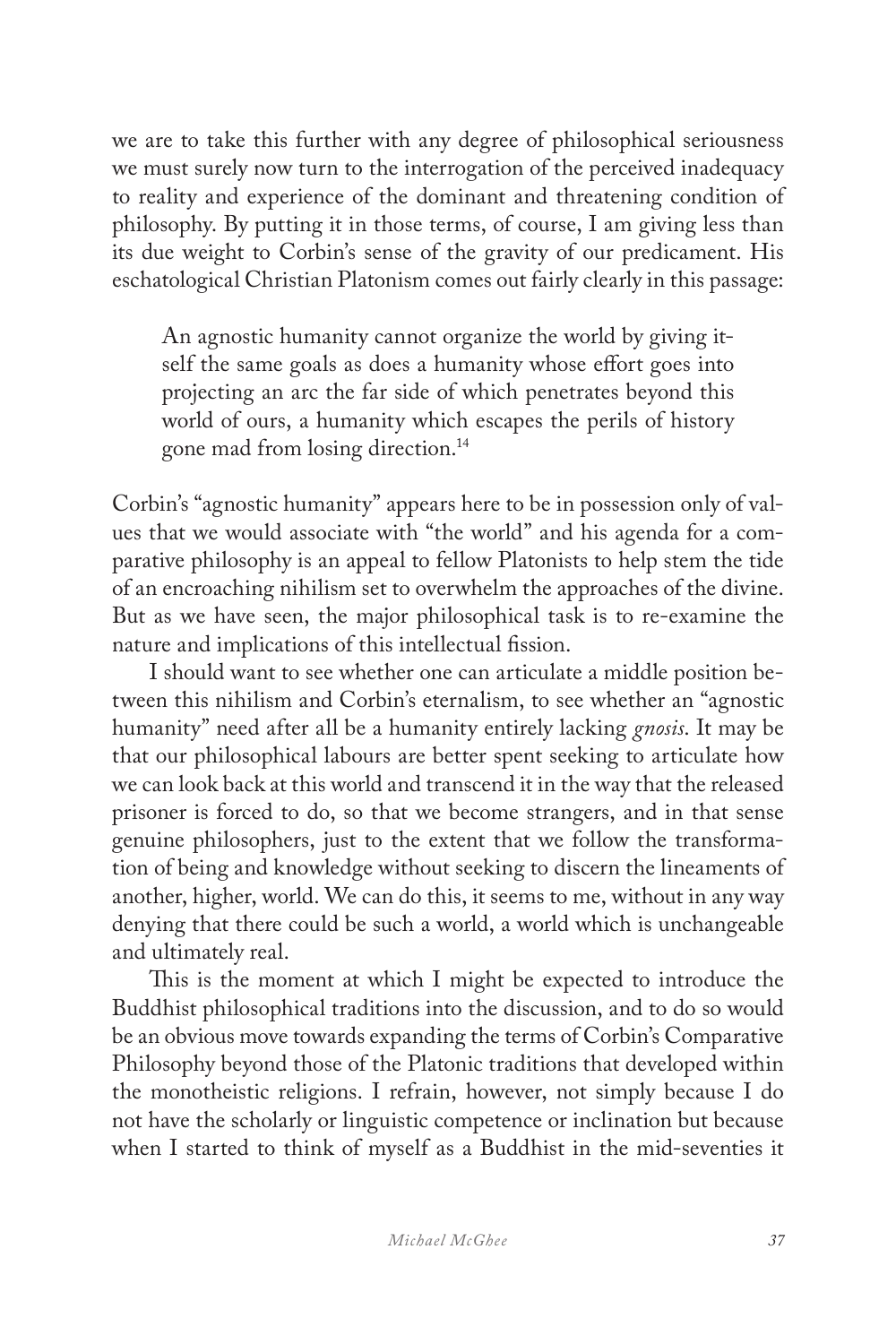seemed important to conduct an experiment which I think now was a groping attempt to establish an authentic connection between life and philosophy.

My immediate thinking was based on a personal reaction to what Western Buddhist artists of my acquaintance were doing, viz. educating themselves into the traditional techniques of Buddhist artistic forms, especially Tibetan. Though it was hardly for me to say, I thought that they should simply allow their painting to emerge naturally from their practice, to see, in other words, whether there might not be some creative, imaginative response to their Buddhist experience in their seeing and their painting. Simply to copy the forms of traditional art seemed to be analogous to the complaint of Bhattacharya and others about Indians becoming expert in analytic philosophy, say, and allowing this enterprise to overlay the creative currents of their own cultural forms. Perhaps the analogy is misconceived, but nevertheless, rather than making myself familiar with the various Buddhist philosophical texts and the debates between the various Buddhist and Brahmanical schools, which, to be honest, I had no appetite for, I thought that I ought to see to what extent my Buddhist practise impinged upon my thinking, to see whether it made a difference to my seeing and thence to my attempts as a philosopher to articulate that vision. This also excuses me rather conveniently from having an opinion about abstruse disputes between the Buddhist schools. But it was hardly an experiment that could be conducted in a vacuum – the cultural and philosophical background to it was precisely the loss of that faith so vigorously reasserted by Corbin. To put it rather pointedly, I was not about to sit in silence on a meditation mat and become aware of the presence of God, though it was also humbling to discover at last a degree of interior silence that led me to understand a little of the conditions which might have led me to talk just in those terms.

But the underlying premise of Buddhist practice – and the idea implicit in the core Buddhist metaphor of *bodhi* or "awakening" – is the simple human truth that states of consciousness determine the forms and limits of knowledge and experience. Of course, it is a very particular application of an alleged general truth, that very particular states of consciousness do indeed constrain the possibilities of action and experience – possibilities that can be glimpsed when the *kleśa* (defilements) are suspended.